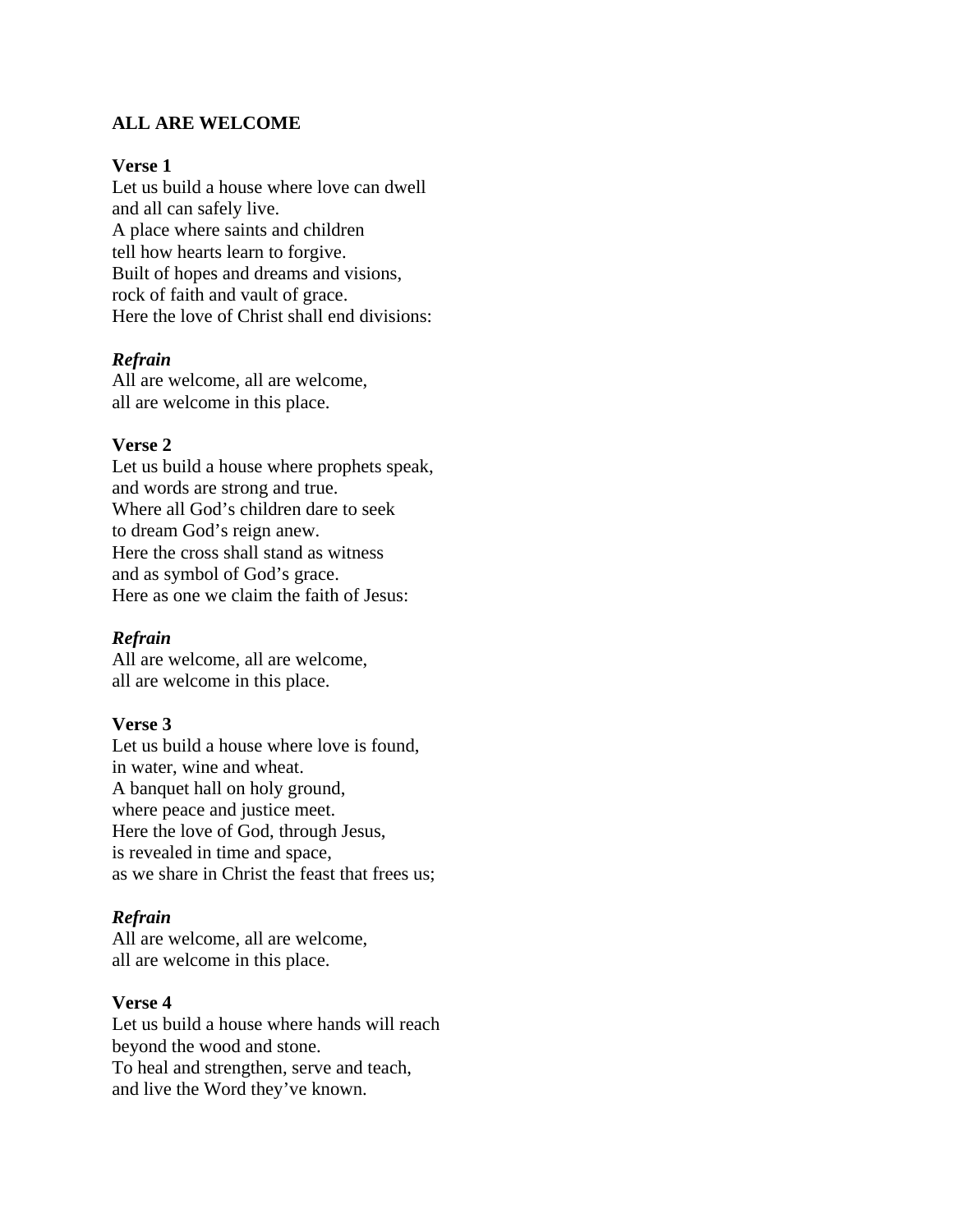Here the outcast and the stranger bear the image of God's face. Let us bring an end to fear and danger;

#### *Refrain*

All are welcome, all are welcome, all are welcome in this place.

### **Verse 5**

Let us build a house where all are named, their songs and visions heard. And loved and treasured, taught and claimed as words within the Word. Built of tears and cries and laughter, prayers of faith and songs of grace. Let this house proclaim from floor to rafter;

## *Refrain*

All are welcome, all are welcome, all are welcome in this place

Text: Marty Haugen, b. 1950 Tune: TWO OAKS, 9 6 8 6 8 7 10 with refrain; Marty Haugen, b. 1950 Copyright © 1994 by GIA Publications, Inc. 7404 S. Mason Ave., Chicago, IL 60638. [www.giamusic.com](http://www.giamusic.com/). 800-442- 1358. All rights reserved. Used by permission.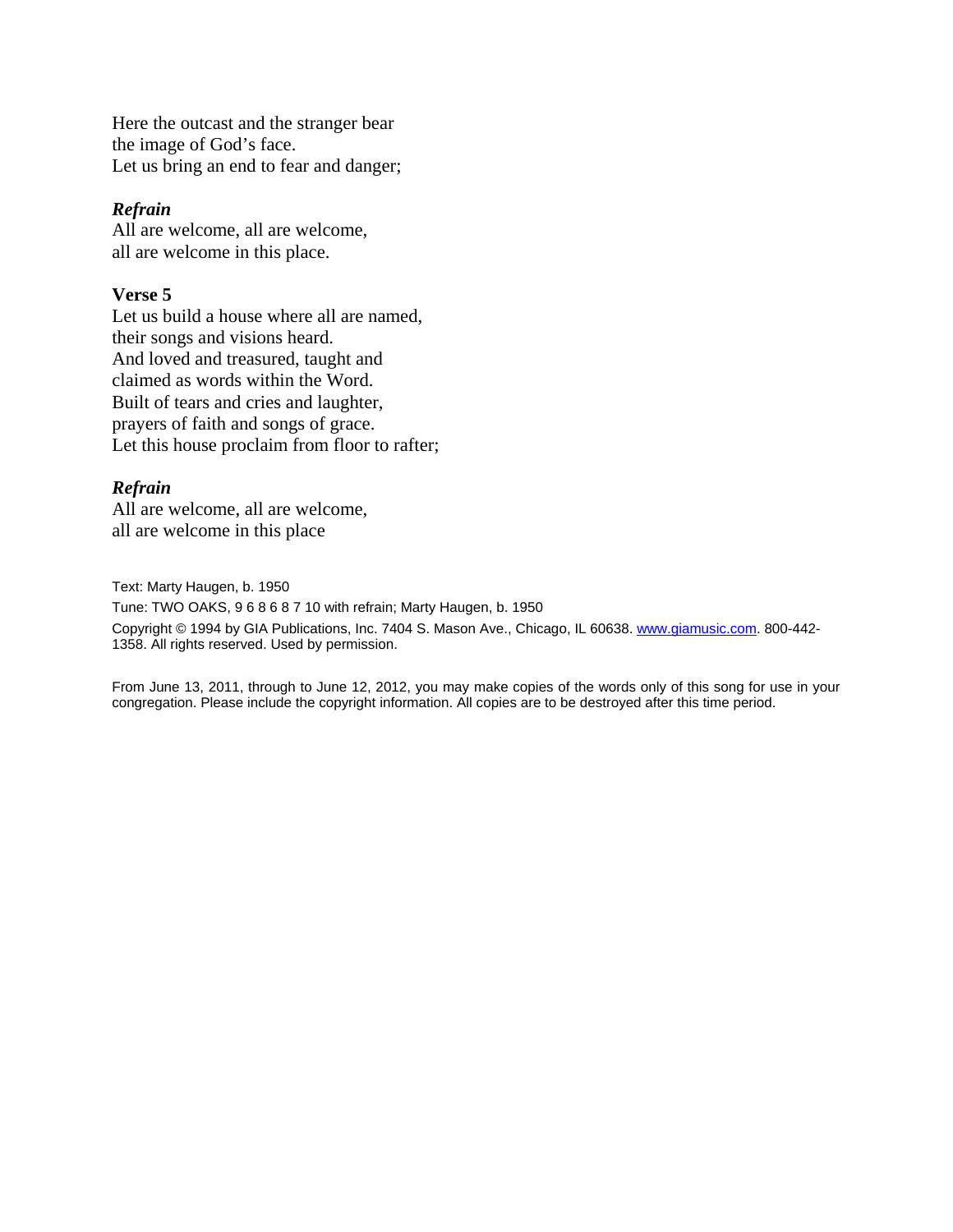# **AS LONG AS WE FOLLOW / NA NZELA NA LOLA**

## **Verse 1**

Na nzela na lola tokotambola malembe, malembe tokotambola. *(Refrain)*

# **Verse 2**

Na nzela na lola tokoyemba na esengo malembe tokotambola. *(Refrain)*

## **Verse 3**

Na nzela na lola tokoteya na esengo malembe tokotambola. *(Refrain)*

## **Verse 4**

Na nzela na lola tokobondela masiya malembe tokotambola. *(Refrain)*

# *Refrain*

Malembe, malembe, malembe tokotambola.

#### **Pronunciation guide:**

*1. Nah zay-lah nah loh-lah toh-koh-tahm-boh-lah mah-lehm-bay…* 

*2. Nah zay-lah nah loh-lah toh-koh-yehm-bah nah eh-sehn-goh…* 

*3. Nah zay-lah nah loh-lah toh-koh-tey-yah nah eh-sehn-goh…* 

*4. Nah zay-lah nah loh-lah toh-koh-bohn-deh-la ah-see-yah…*

## **English**

## **Verse 1**

As long as we follow in the way that God is leading, we know God's reign will surely come. *(Refrain)*

## **Verse 2**

As long as we hope there is a future for creation, a future for the universe. *(Refrain)*

## **Verse 3**

As long as we pray there is a future for creation, a future for the universe. *(Refrain)*

## **Verse 4**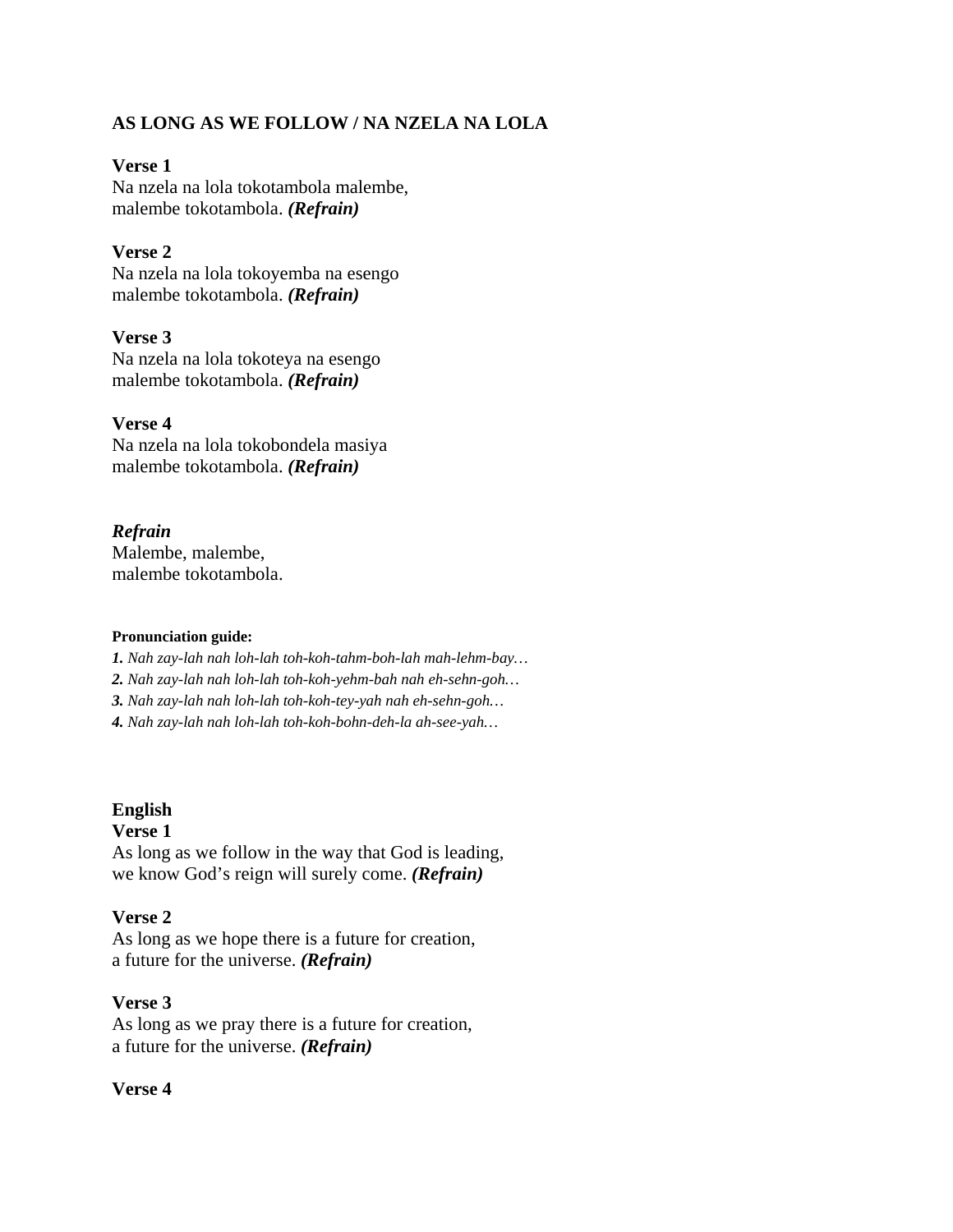As long as we act there is a future for creation, a future for the universe. *(Refrain)*

### *Refrain*

We know this, we know this. Yes, God's reign will surely come.

Words and music: Joseph Kabemba Words and music © 2004 Joseph Kabemba. Administered by the General Board of Global Ministries t/a GBGMusik, 475 Riverside Dr., New York, NY 10115. All rights reserved. Used by permission.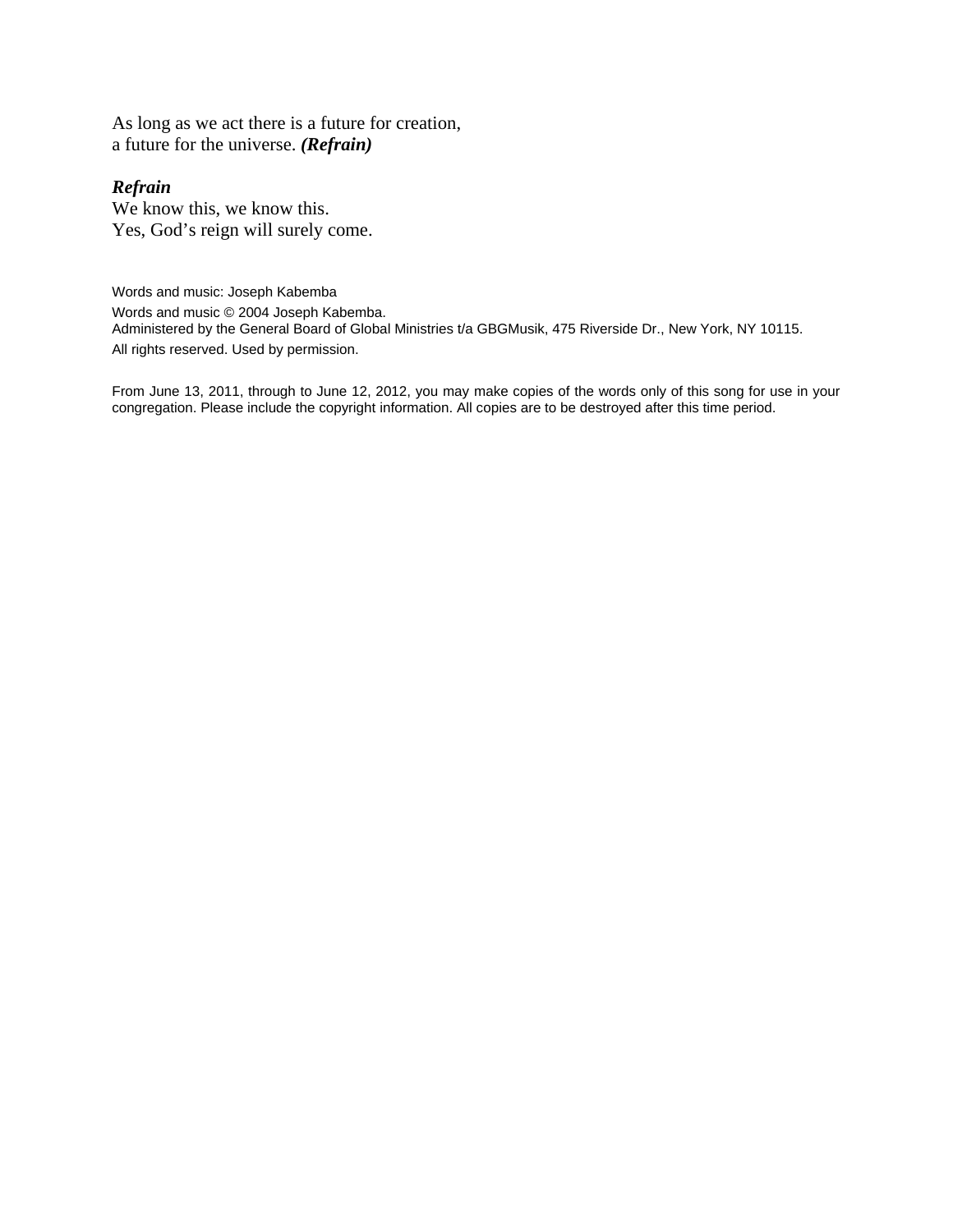### **COME HOLY SPIRIT**

Come, Holy Spirit, come, fill our hearts; kindle in us the fire of your love *(repeat many times)* 

#### **Cantor:**

O come, Holy Spirit, Holy Spirit come, and fold us in your love.

O come, Holy Spirit, Holy Spirit come, and fill us with your joy.

O come, Holy Spirit, Holy Spirit come, and guard us with your peace.

O come, Holy Spirit, Holy Spirit come, and grant us patient words.

O come, Holy Spirit, Holy Spirit come, and make us kind and good.

O come, Holy Spirit, Holy Spirit come, and give us faithful hearts.

O come, Holy Spirit, Holy Spirit come, and teach us humble ways.

O come, Holy Spirit, Holy Spirit come, and help us to be strong.

Words and music: Hilary Raimondo Copyright © 1998 Hilary Raimondo. ℗ Administered by Willow Publishing Pty Ltd. All rights reserved. Used by permission.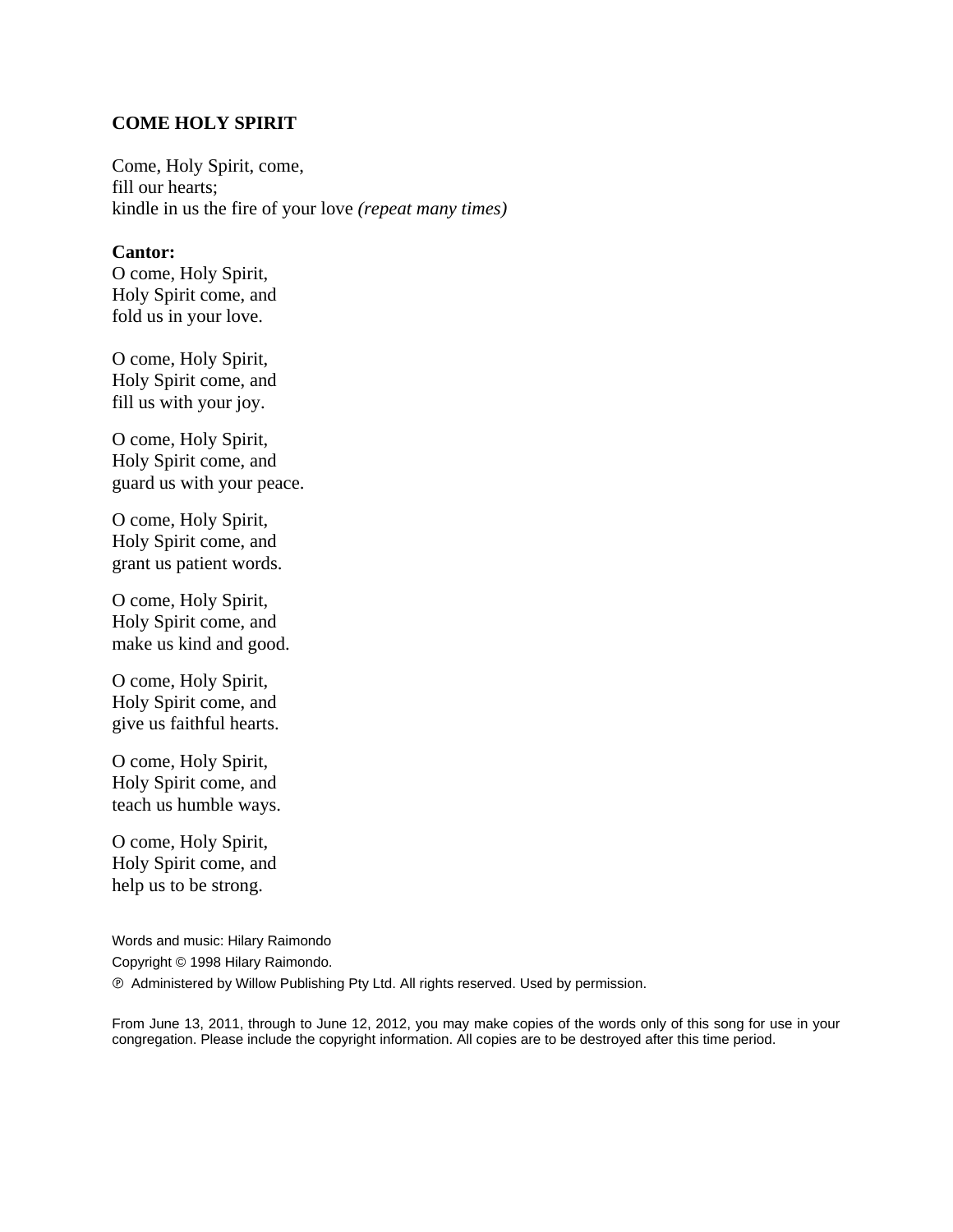## **EACH BLADE OF GRASS (Circle of God)**

### **Verse 1**

Each blade of grass, ev'ry wing that soars, the waves that sweep across a distant shore, make full the circle of God.

Each laughing child, ev'ry gentle eye, a forest lit beneath a moon-bright sky, make full the circle of God.

### **Verse 2**

Each silent paw, ev'ry rounded stone, the buzz that echoes from a honey'd comb, make full the circle of God.

Each fire-brimmed star, ev'ry outstretched hand, the wind that leaps and sails across the land, make full the circle of God.

#### **Verse 3**

Each icy peak, ev'ry patterned shell, the joyous chorus that the dawn foretells, make full the circle of God.

Each cosmic hue, ev'ry creature's way, all form the beauty of this vast array, making full the circle of God.

Words: Keri K. Wehlander, 2005 Music: Anonymous, from *The United States' Sacred Harmony*, 1799, adapted; arrangement: Linnea Good, 2005 Words copyright © 2005 Keri K. Wehlander, [www.creativeworship.ca.](http://www.creativeworship.ca/) Used by permission. Arrangement copyright © 2005 Borealis Music, [www.LinneaGood.com](http://www.linneagood.com/). Used by permission.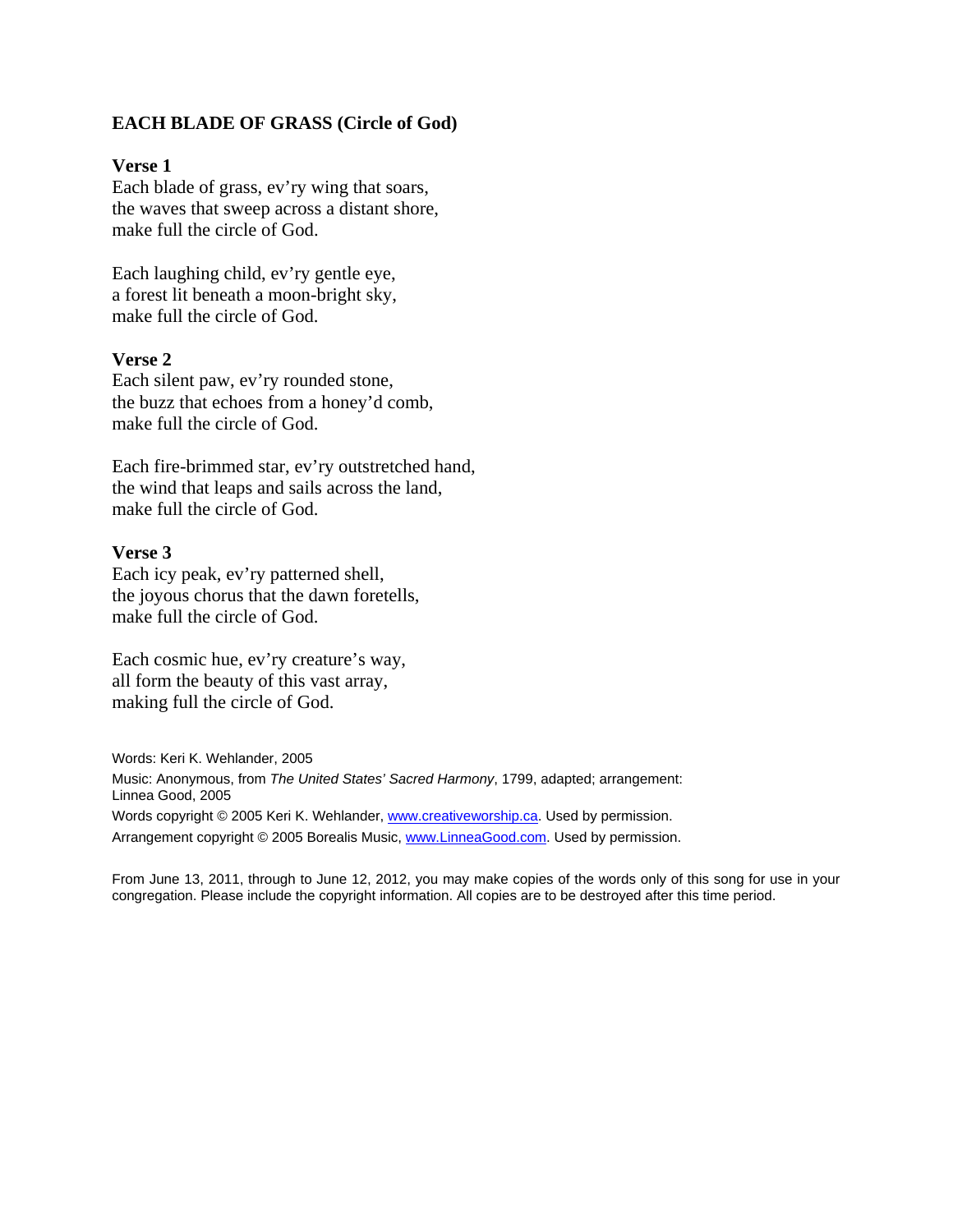# **FILL US, GOD**

Like when the Israelites needed the manna to come down from heaven. O God, we need you to feed us and guide us for we are your children.

Fill us God, fill us now with your love and your power *(repeat)*

Words and music: Gerry Holmes © 1985 Administered by Willow Publishing Pty Ltd. All rights reserved. Used by permission.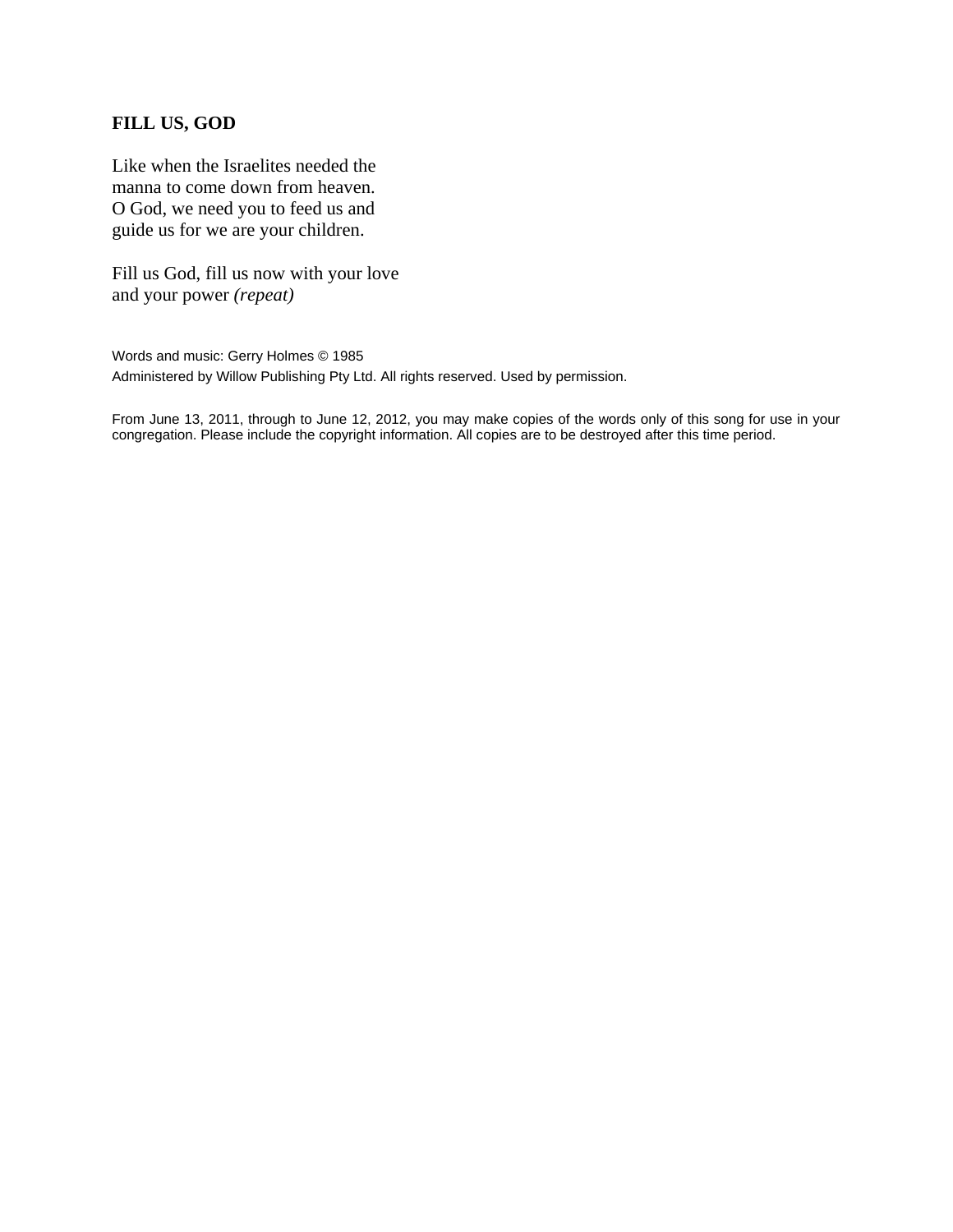### **I FEEL GOD AROUND ME**

Like a big hug, I feel God, like a big hug, I feel God. Like a big hug, I feel God, I feel God around me.

Under my feet, I feel God, under my feet, I feel God. Under my feet, I feel God, I feel God around me.

Over my head, I feel God, over my head, I feel God. Over my head, I feel God, I feel God around me.

Deep in my bones, I feel God, deep in my bones, I feel God. Deep in my bones, I feel God, I feel God around me.

Words and music: Bruce K. Harding Words and music copyright © 2002 by Bruce Harding, [www.evensong.ca](http://www.evensong.ca/). Used by permission.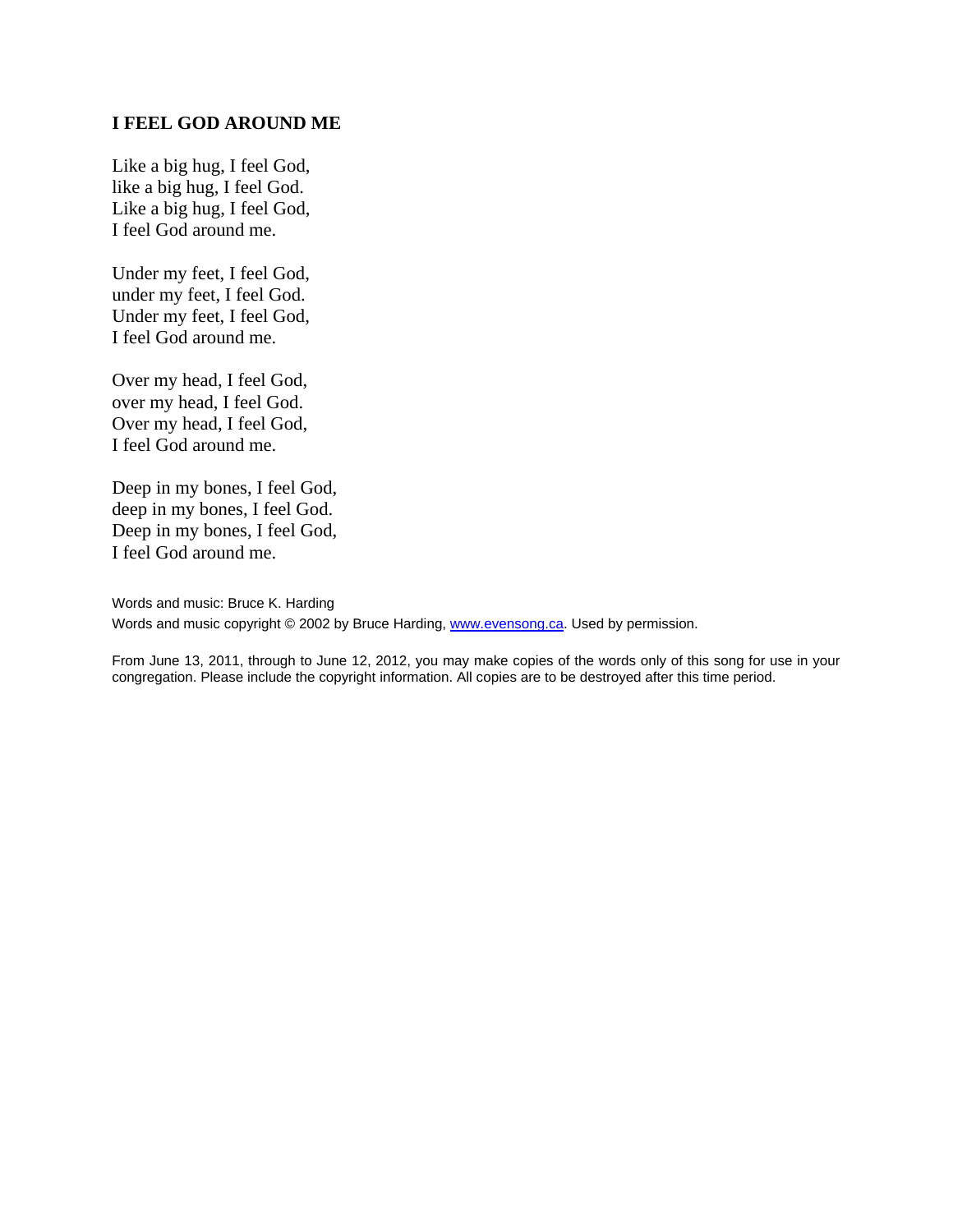# **IN GOD WE LIVE AND MOVE**

## **Part 1**

In God we live and move, and have our being. In God we live and move, and have our being. *(Repeat)*

# **Part 2**

In God we live and move, we live in God, we live and move, we live. *(Repeat)*

Words: Acts 17:28 Music: Bruce Harding Music copyright © 2008 by Bruce Harding. All rights reserved. Evensong Worship Resources. [www.evensong.ca](http://www.evensong.ca/). Used by permission.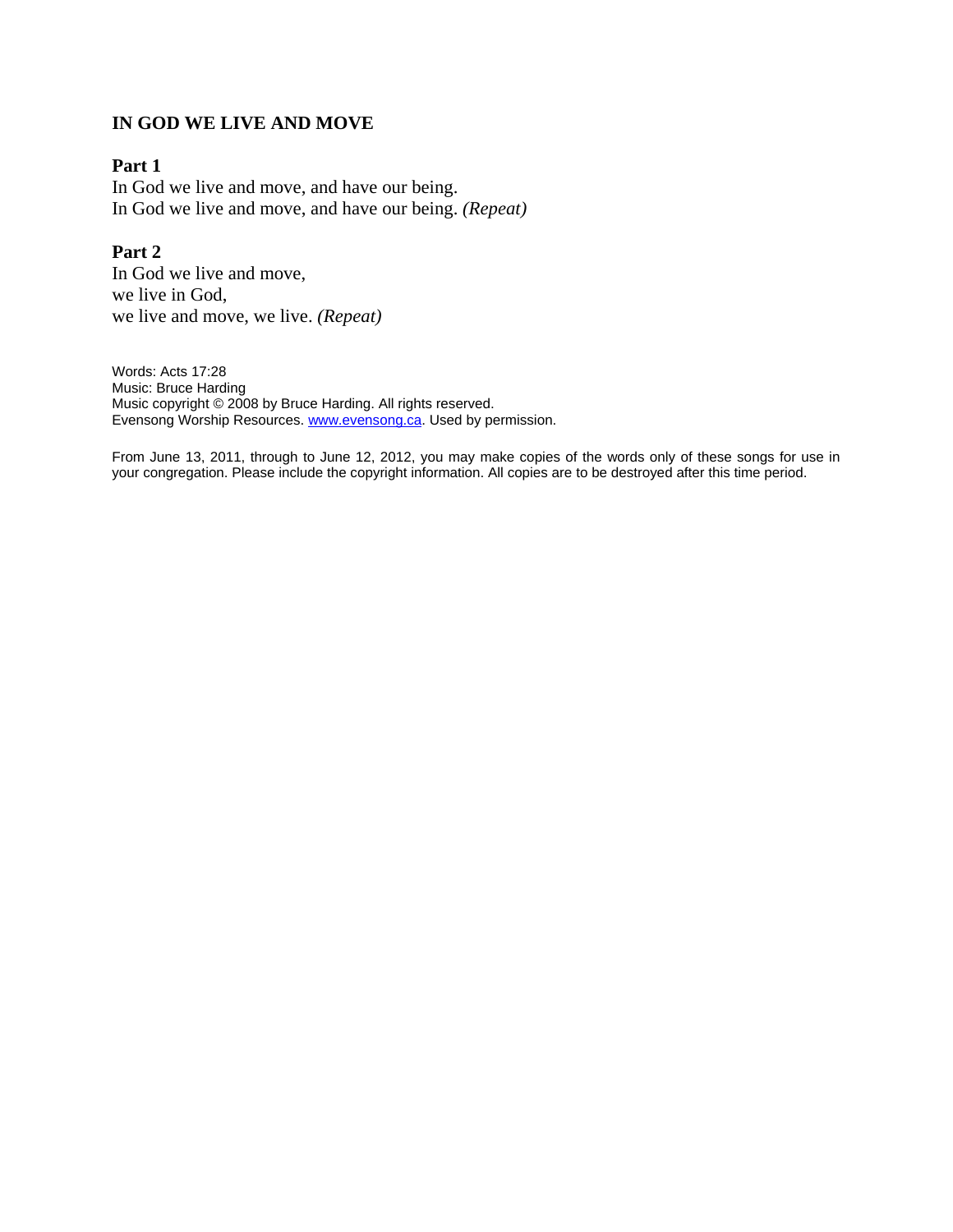# **STILL, I SEARCH FOR MY GOD**

# **Verse 1**

Still, I search for my God in silence, I marvel at the universe, the world it contains, its beauty, its harmony! Creator of such perfection, who else could it be?

## **Verse 2**

Come, listen to the trees, the green fields, the rivers and the morning breeze, the birds of the air all singing their Maker's praise! Creator of countless wonders, who else could it be?

### **Verse 3**

Yes, I am filled with joy and breathe in the presence of my loving God, your praise I will sing, your power declare in chant, and when I am moved to worship, peace reigns in my heart.

Text and music: Francisco F. Feliciano Copyright © 1983 Francisco F. Feliciano, The Asian Institute for Liturgy and Music Collection – *Hymns, Psalms, and Songs for Worship*, Vol. 1. Used by permission.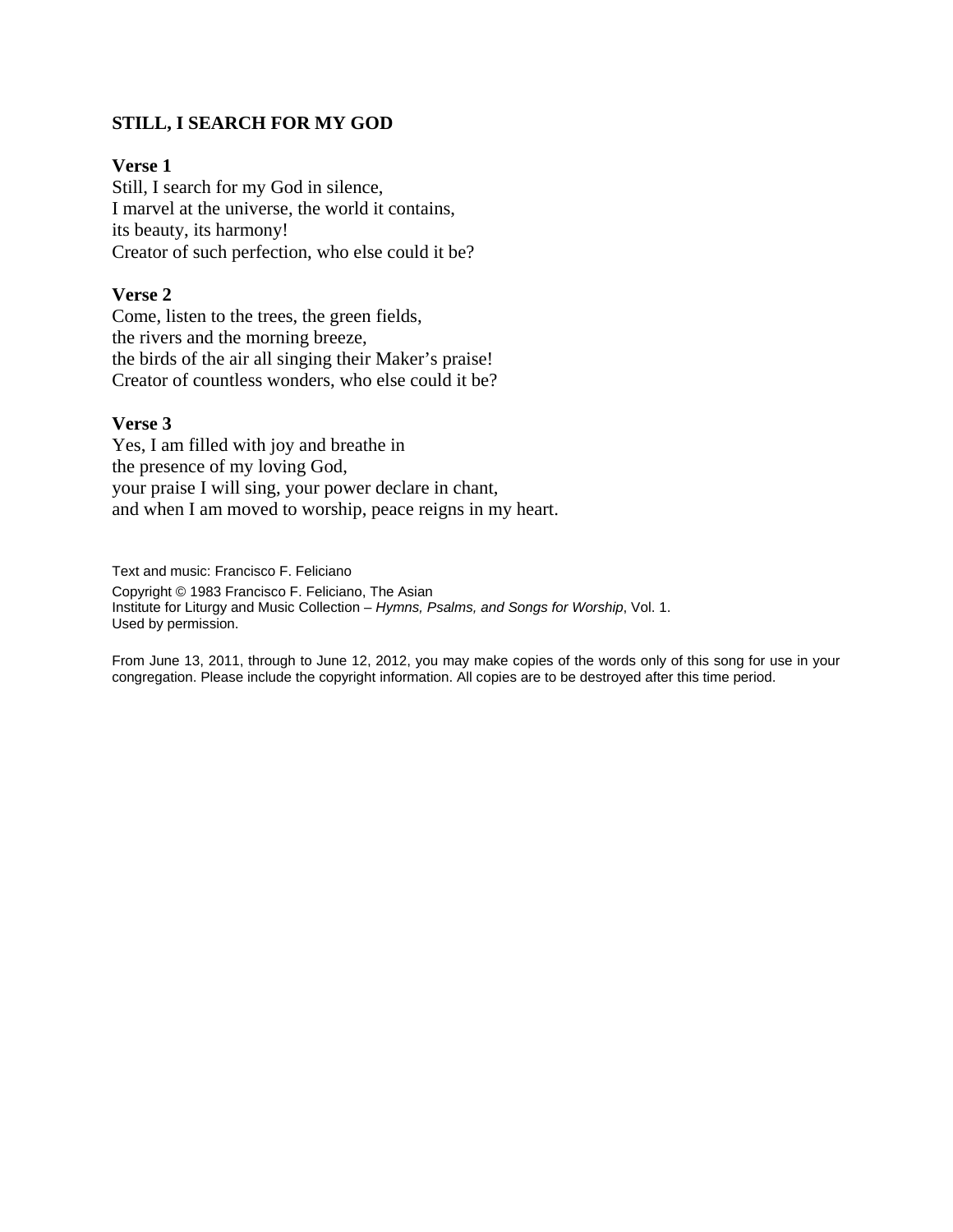### **THE PEACE OF THE EARTH**

The peace of the earth be with you, the peace of the heavens too; the peace of the rivers be with you, the peace of the oceans too.

Deep peace falling over you; God's peace growing in you. *(Repeat)*

Words: Guatemalan traditional Trans: Christine Carson Music: Guatemalan traditional

Arr: John L. Bell

Trans & Arr © 1998 Christine Carson & WGRG, Iona Community, Scotland. GIA Publications, Inc., exclusive North American agent, 7404 S. Mason Ave., Chicago, IL 60638. www.giamusic.com. 800-442-1358. All rights reserved. Used by permission.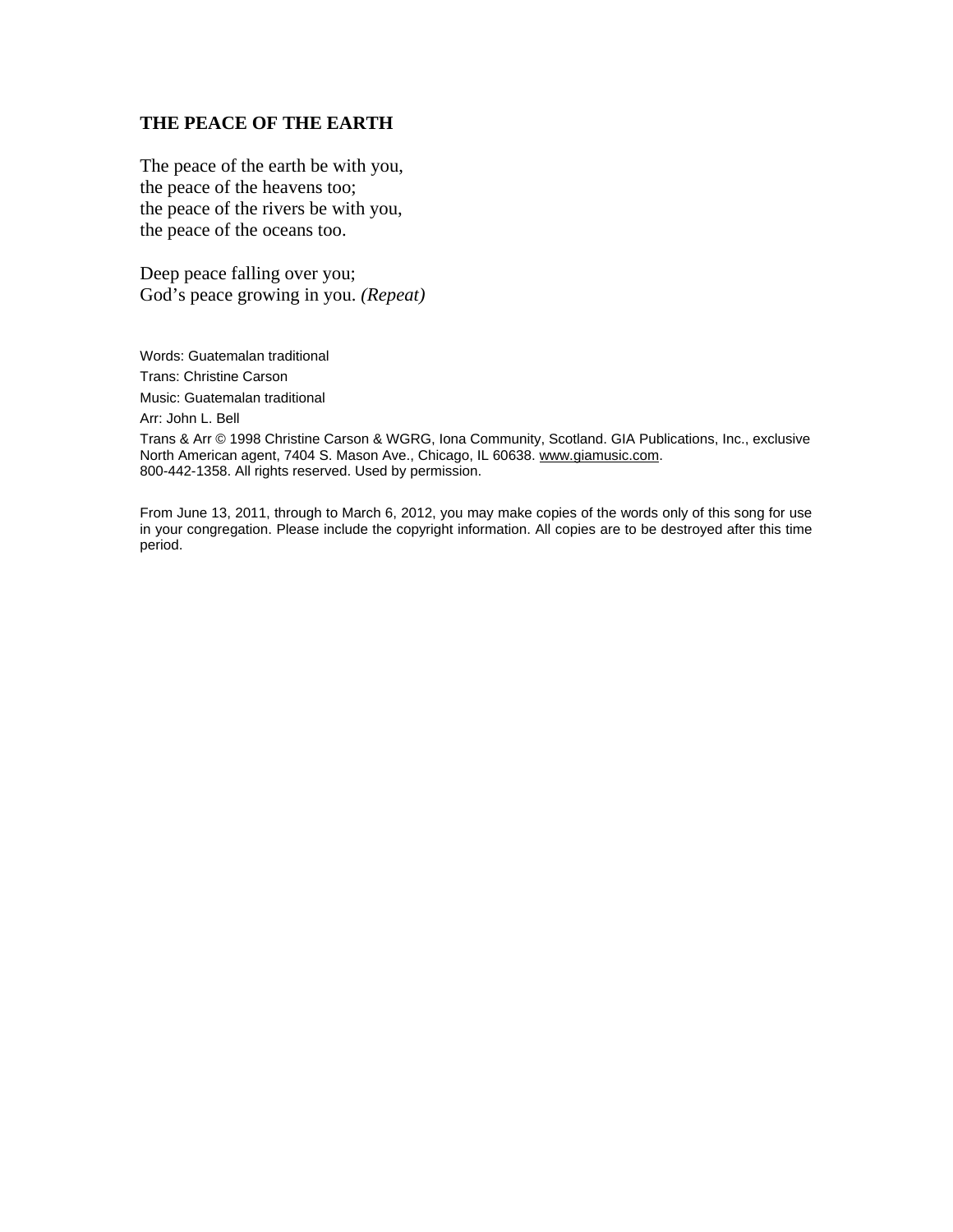# **WE THANK YOU, GOD**

### **Verse 1**

We thank you God for all you made, for all the flowers\* that you gave Thank you, (clap, clap) thank you, (clap, clap) thank you, (clap, clap) thank you, (clap, clap) God. (clap, clap) *(Repeat)*

\*Suggested verses: flowers, mornings, grandmas, puppies, brothers, whales, etc.

Words and music: Mandy Dyson (Treagus)Copyright © 1990 Mandy Dyson (Treagus). Used by permission.